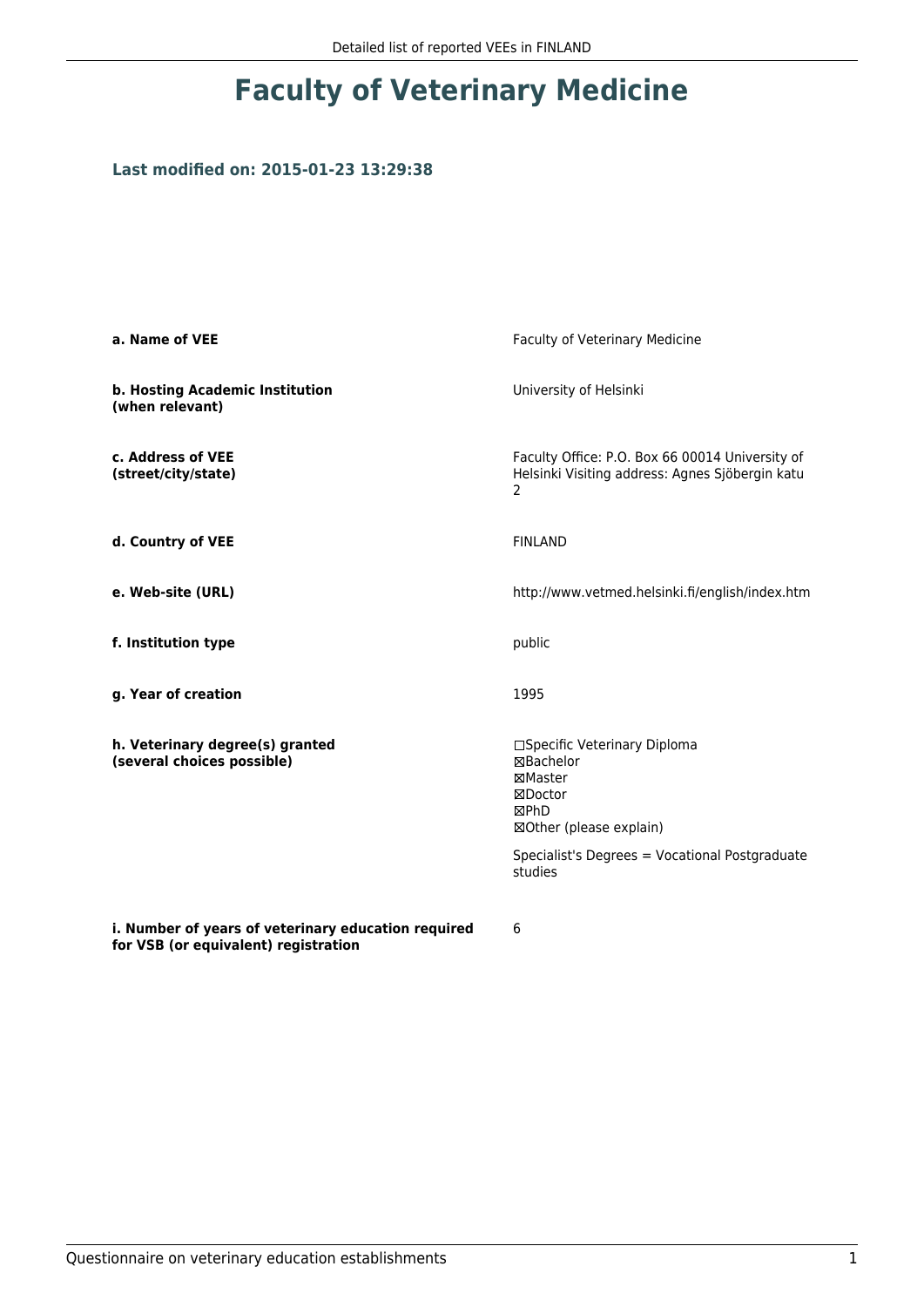## **j. Average number of veterinary students per class**

| within the establishment |  |
|--------------------------|--|
|--------------------------|--|

|                                                                                                   | 1st Year                                                                                                                                                              | 51-100                                                             |
|---------------------------------------------------------------------------------------------------|-----------------------------------------------------------------------------------------------------------------------------------------------------------------------|--------------------------------------------------------------------|
|                                                                                                   | 2d Year                                                                                                                                                               | 51-100                                                             |
|                                                                                                   | 3d Year                                                                                                                                                               | 51-100                                                             |
|                                                                                                   | 4th Year                                                                                                                                                              | 51-100                                                             |
|                                                                                                   | 5th Year                                                                                                                                                              | 51-100                                                             |
|                                                                                                   | 6th Year                                                                                                                                                              | 51-100                                                             |
|                                                                                                   | 7th Year                                                                                                                                                              |                                                                    |
| k. Average number of veterinary graduates per year<br>from the establishment                      | 51-100                                                                                                                                                                |                                                                    |
| I. Minimum education required for admission to the<br>establishment<br>(several choices possible) | ⊠High School University Entrance<br>Qualification<br>□Pre-Veterinary Science Diploma<br>□Pre-Veterinary Science Degree<br>□Other specific VEE entrance qualifications |                                                                    |
| m. Is there a selection procedure at<br>(several choices possible)                                | ⊠National level<br>$\Box$ State level<br><b>⊠Establishment level</b>                                                                                                  |                                                                    |
| n. National accreditation/certification/approval                                                  | Yes                                                                                                                                                                   |                                                                    |
|                                                                                                   | <b>Accrediting agency:</b>                                                                                                                                            |                                                                    |
|                                                                                                   | <b>Name of the Agency</b>                                                                                                                                             | The Finnish<br>Education<br><b>Evaluation Centre</b><br>(FINEEC)   |
|                                                                                                   | <b>Address of the</b><br><b>Agency</b>                                                                                                                                | P.O. Box 28<br>(Mannerheiminaukio<br>1 A) 00101<br><b>HELSINKI</b> |
|                                                                                                   | Country of the<br>Agency                                                                                                                                              | Finland                                                            |
|                                                                                                   | Date granted (yyyy-<br>mm-dd)                                                                                                                                         | 0000-00-00                                                         |
|                                                                                                   | <b>Period of validity</b><br>(years)                                                                                                                                  | 6                                                                  |
| o. Regional accreditation/certification/approval                                                  | No                                                                                                                                                                    |                                                                    |